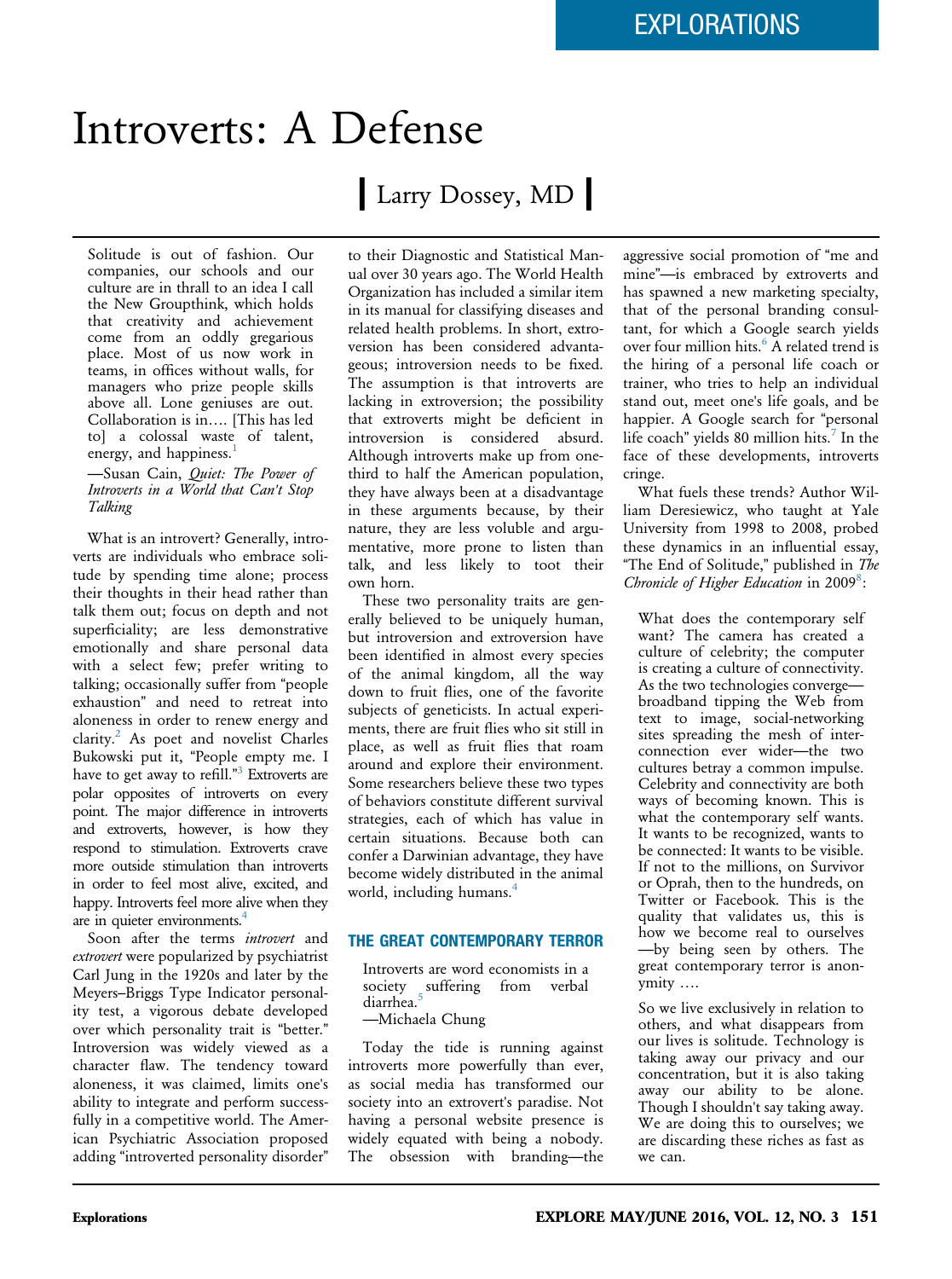#### LEADERSHIP

Leaders who take an approach that's kind of quiet, but coupled with a fierce will, can be incredibly effective.<sup>[4](#page-7-0)</sup>

—Susan Cain

Ray Williams, a prominent executive coach and leadership trainer in Vancouver, examines how the introvert–extrovert divide influences our attitude toward leaders:

Movies, television and the news media have significantly influenced our popular images of leaders from Clint Eastwood, to Jim Carey, Larry Ellison, and Donald Trump —for the past three decades. This stereotypical view of charismatic, extroverted individuals, often egocentric and aggressive, has been associated with what we want and expect in our leaders. Our culture, particularly in business and politics, seems to be in love with the charismatic leader—the guns blazing, noholds barred, center-of-attention leader, who is a super-confident if not arrogant, aggressively decisive leader of a band of star-struck followers …. The status and reputation of quiet, introverted leadership<br>is undervalued and underis undervalued and underappreciated. Despite decades of research on leadership pointing to other less demonstrative skills that are needed, extroverts are still favored in recruiting and promoting decisions. Yet recent research reveals that introverted, quiet leaders may be more suited for today's workplace. If you want an example of a successful introverted leader, you need look no further than .<br>Warren Buffett.

Williams contends that extroverted leaders usually get the breaks; they tend to be valued more highly regardless of the reality of their performance. Yet, in his 20 years of work with senior business leaders, Williams has found that "most who get into trouble were extreme extroverts. Rarely did I encounter a highly respected introverted leader who shared the same fate."

Research suggests that the success of an extroverted leader depends on the personality style of the employees who are being led. Studies by Francesca Gino of Harvard University and David Hofmann of the University of North

Carolina indicate that pairing extroverted leaders with extroverted employees who take the initiative and speak out can lead to conflict, whereas pairing an introverted leader with extroverted employees can be more successful. By the same token, extroverted managers are more successful leading employees who are introverted and not proactive. The researchers concluded that introverted and extroverted leadership styles can be equally effective, but with differ-ent kinds of employees.<sup>[10](#page-7-0)</sup>

Author Susan Cain suggests another approach to leadership. She observes, "I have always been intrigued by leadership pairs that are really effective. For example, at Facebook you see Mark Zuckerberg, very introverted, working alongside Sheryl Sandberg, who is famously a people person, and that seems to be a very effective duo." [4](#page-7-0)

# A NEW VOICE

Cain, a former corporate lawyer and selfprofessed introvert, threw a bombshell into the introvert–extrovert controversy with her 2012 bestseller Quiet: The Power of Introverts in a World That Can't Stop Talking.<sup>[11](#page-7-0)</sup> (Full disclosure: as a lifelong, unrepentant, unreconstructed introvert, I confess strong admiration for Cain's views.) She asserts that we live in a culture that is biased against introverts. They are widely considered to have a problem that needs curing. If only they would step forward, assert themselves, speak out, embrace teamwork, and network more—in other words, if they would become extroverts—their life would improve and they would be less annoying.

Introverts are often annoying. As singer–songwriter Björk says, "I spend a lot of time on my own and I shut off quite easily. When I communicate, I communicate 900 per cent; then I shut off, which scares people sometimes."<sup>[12](#page-7-0)</sup> Most introverts learn soon enough that they annoy others by their silence and not joining in. Novelist William S. Burrroughs, a confirmed introvert who was an accomplished annoyer, stood his ground, saying, "Silence is only frightening to people who are compulsively verbalizing." [13](#page-7-0)

#### EXTROVERTS IN SPACE

Extroverts can be oblivious to the possibility that *they* can be annoying. This fact has long been a concern of NASA. The space agency is funding research on how to put together the most compatible teams for long space voyages. Of particular interest is a future mission to Mars, which could take up to three years for a round trip. According to one report, "Extroverts tend to be talkative, but their gregarious nature may make them seem intrusive or demanding of attention in confined and isolated envir-onments over the long term."<sup>[14](#page-7-0)</sup> Suzanne Bell, an associate professor of psychology at DePaul University and one of the researchers on the NASA study, said, "You're talking about a very tiny vehicle, where people are in very isolated, very confined spaces. Extroverts have a little bit of a tough time in that situation. It could actually get pretty annoying." The researchers concluded that extroverts could potentially be a "liability" on these missions. Psychologist Shanique Brown, one of the researchers on the study, said, "People who are extroverted might have a hard time coping because they want to be doing a lot; they want to be engaged in a lot of things. And [on these missions], there won't be that much to do—things become monotonous after a while, and you're seeing the same people." On one spacecraft simulation study, an extroverted team member was ostracized by two other members who were more reserved. Bell said, "They thought he was too brash, and would speak his mind too much, and talk too much."

It is unlikely, however, that extroverts will be completely excluded from NASA's long-term missions. As Bell states, a team comprised solely of introverts is not the solution. "The question is, where's the balance, and once we find the balance, what can we do through training [to foster team compatibility]?"<sup>[14](#page-7-0)</sup>

Jung would have been a good consultant to NASA. Although he started this personality spat, he never endorsed one personality type over the other, saying, "There is no such thing as a pure extravert or a pure introvert. Such a man would be in the lunatic asylum." [15](#page-7-0)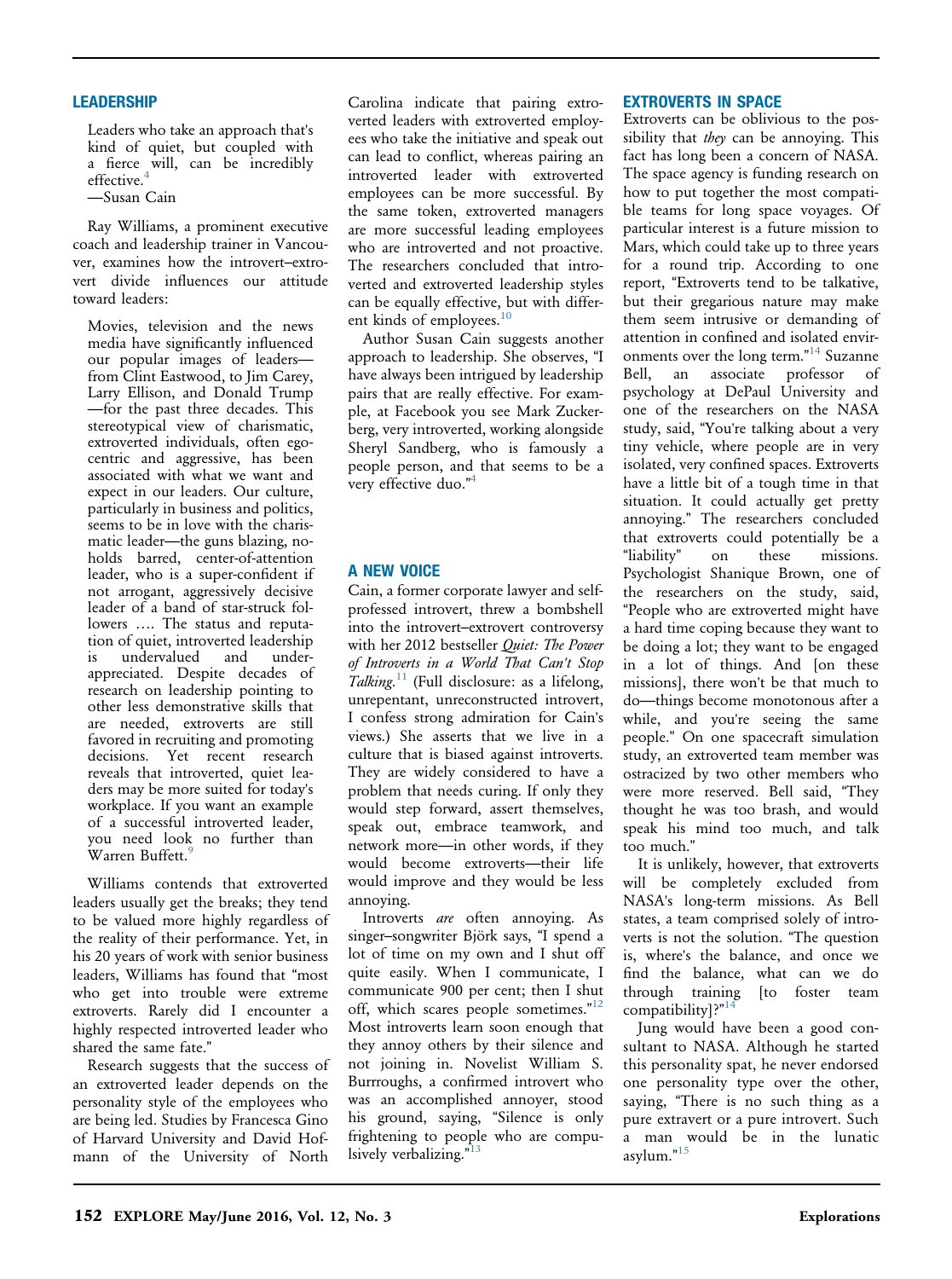If Jung is correct, you'd think that we, as a society, would have learned to value and accommodate both personality types, but we haven't. In fact, Cain says, "[Introverts have become] second-class citizens" [16](#page-7-0)—as we shall see.

# THE WORK ENVIRONMENT

A good rule of thumb is that any environment that consistently leaves you feeling bad about who you are is the wrong environment.<sup>1</sup> —Laurie Helgoe, Introvert Power

Cain shows how our workplaces, schools, and religious institutions have sold out to what she calls the New Groupthink, in which people are pooled, both psychologically and physically, to accommodate extroverts. (The original theory of "groupthink" was described by research psychologist Irving Janis of Yale University in the 1970s, to account for the errors made by groups when making collective decisions.) Cain reports, "Virtually all American workers now spend time on teams and some 70 percent inhabit open-plan offices, in which no one has 'a room of one's own.' During the last decades, the average amount of space allotted to each employee shrank … from 500 square feet in the 1970s to 200 square feet in 20[1](#page-7-0)0."<sup>1</sup> A subsequent survey found that by 2012 the average amount of space per office worker in North America dropped to 176 square feet.<sup>18</sup> This lends new meaning to the complaint that the American worker is being squeezed.

When my book *Healing Words*<sup>[19](#page-7-0)</sup> was published in 1993, dealing with evidence that prayer and spiritual practices might influence health and longevity, the religion editor of the New York Times invited me for an interview for an article later published in the newspaper[.20](#page-7-0) We met in his office at the Times building in Manhattan. Following the interview, he offered to show me the Times' legendary newsroom, arguably the most famous in the world. His reverence for the place was obvious; to him it was a kind of sanctum sanctorum, a Holy of Holies. As we entered the vast area, I looked out on a sea of reporters in an enormous open-plan office that was the largest I had ever seen or imagined. The space was a cacophony of hundreds of voices and clacking typewriters, with people scurrying everywhere. I was speechless. I could not imagine how the serious work of a great newspaper could get done amid what appeared to be sheer chaos, noise and confusion.

Quiet keyboards and silent computers have replaced the clacking typewriters, but the stereotypical image of a productive, creative worker endures. "When we think of a super busy person, we think of a ringing phone, a flood of e-mails, and a schedule that's bursting at the seams with major projects and side-projects hitting simultaneously," says Travis Bradberry, co-author of Emotional Intelli-gence 2.0.<sup>[21](#page-8-0)</sup> "Such a situation inevitably leads to multi-tasking and interruptions, which are both deadly to productivity …. Being busy has somehow become a badge of honor. The prevailing notion is that if you aren't super-busy, you aren't important or hard working. The truth is, busyness makes you less productive."<sup>[22](#page-8-0)</sup>

"Many introverts seem to know these things instinctively, and resist being herded together," says Cain. Their instincts are supported by evidence. Excessive stimulation impedes efficiency. In a study of 38,000 knowledge workers from various sectors, the simple act of being interrupted was found to be one of the biggest barriers to productivity.<sup>23</sup>

It's not that introverts are incapable of working within a group. "But it's one thing to associate with a group in which each member works autonomously on his piece of the puzzle; it's another to be corralled into endless meetings or conference calls conducted in offices that afford no respite from the noise and gaze of co-workers," Cain says. She reports studies showing that "open-plan offices make workers hostile, insecure and distracted. They're also more likely to suffer from high blood pressure, stress, the flu and exhaustion. And people whose work is interrupted make 50 percent more mistakes and take twice as long to finish it." [1](#page-7-0) Moreover, open-office workers "argue more with their colleagues; they worry about their coworkers eavesdropping on their phone calls and spying on their computer screens. They have fewer personal and confidential conversations with their colleagues. They're often subject to loud and uncontrollable noise, which raises heart rates; releases cortisol, the fight-or-flight

'stress' hormone; and makes people socially distant, quick to anger, aggres-sive, and slow to help others."<sup>[24](#page-8-0)</sup>

"Even multitasking," says Cain, "that prized feat of modern-day office warriors, turns out to be a myth. Scientists now know that the brain is incapable of paying attention to two things at the same time. What looks like multitasking is really switching back and forth between multiple tasks, which reduces productivity and increases mistakes by up to 50 percent."<sup>[25](#page-8-0)</sup>

Microsoft decided to study the impact of interruption on their workers. They found that it took people an average of 15 minutes to return to their important projects, such as writing reports or computer code, every time they were interrupted by e-mails, phone calls, or other messages. They didn't spend the 15 minutes on the interrupting messages, either; the interruptions led them to stray to other activities, such as surfing the Web for pleasure. "I was surprised by how easily people were distracted and how long it took them to get back to the task," said Eric Horvitz, the research scientist behind the study. "If it's this bad at Microsoft, it has to be bad at other companies, too."[26](#page-8-0)

The conflict over open-office versus privacy surfaced at Reebok International in 2000 when the company consolidated 1250 employees in their new headquarters in Canton, MA. The managers, in typical extroverted fashion, assumed that their shoe designers would prefer an office plan with plenty of access to each other so they could brainstorm. But when they consulted the shoe designers themselves, they found that what they actually wanted was peace and quiet so they could focus on their work.<sup>2</sup>

The twin of aloneness is solitude, a revered factor in any introvert's existence. There is little question as to its value. In one experiment, researchers found that people learn better after a quiet stroll through the woods or viewing pictures of nature than after a noisy walk down a city street.<sup>[28](#page-8-0)</sup>

These findings do not come as a surprise to introverts. They wonder why businesses waste time and money doing experiments that prove what to them is obvious. And why would anyone need to justify privacy and solitude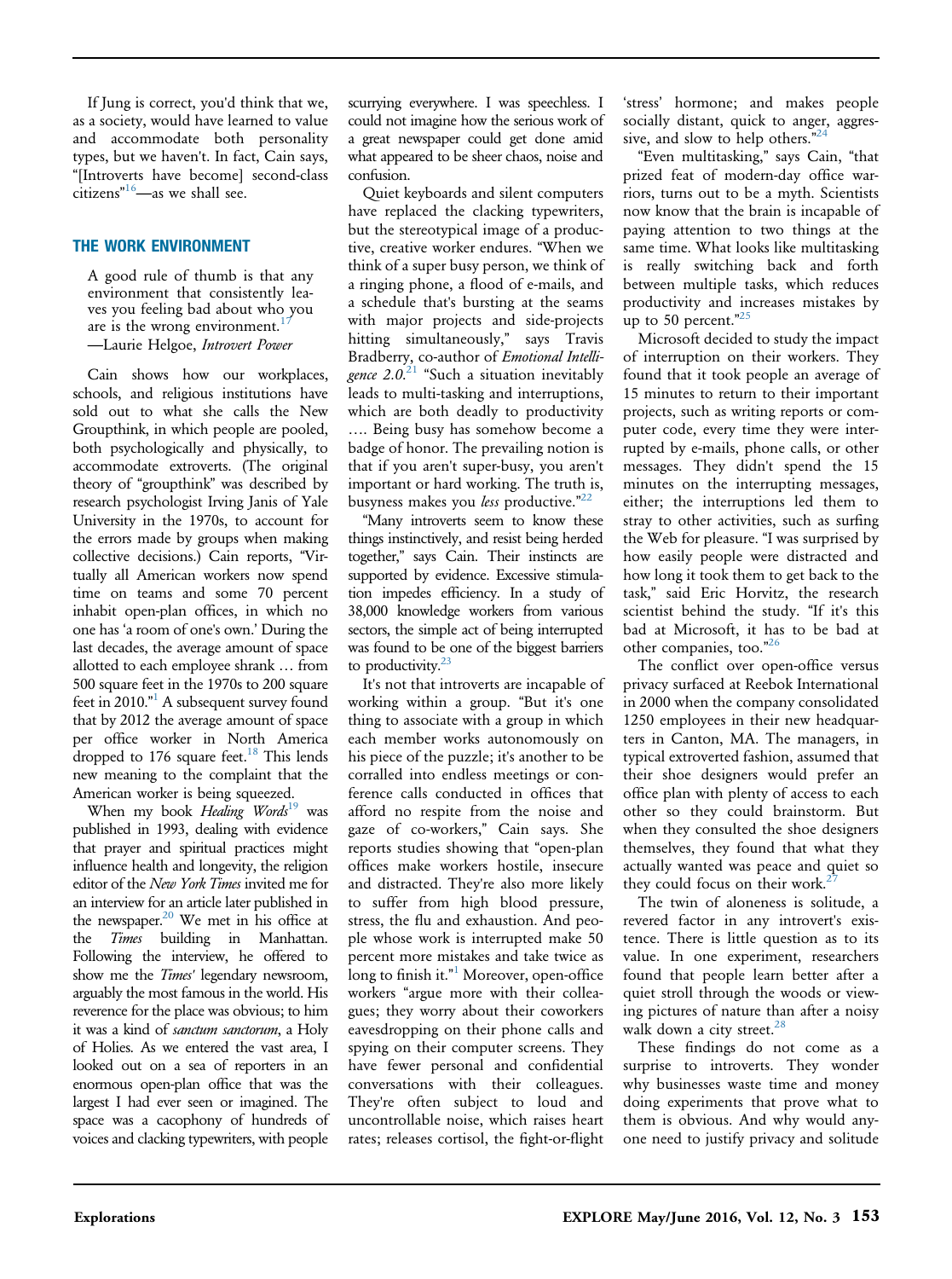by linking them to greater productivity or better performance? The need to "perform" is fingernails-on-the-blackboard for introverts. For true introverts, solitude is its own reward, no justification needed.

#### **EDUCATION**

Everyone shines, given the right lighting. For some, it's a Broadway spotlight, for others, a lamplit desk.<sup>2</sup>

—Susan Cain

The New Groupthink has taken over our schools, Cain says. Elementary school classrooms are usually arranged in pods of desks, which are supposed to facilitate group learning. Math and creative writing are taught as committee projects. "In one fourth-grade classroom I visited in New York City," Cain reports: "students engaged in group work were forbidden to ask a question unless every member of the group had the very same question."<sup>[1](#page-7-0)</sup>

Pod learning can be particularly discouraging for gifted students. "Gifted individuals are disproportionately introverted," say research psychologists T.C. Bates and Andrew Rock.<sup>[30](#page-8-0)</sup> And as neuropsychologist Nadia Webb states, "The child who is reading Harry Potter in the first grade will not appreciate it when asked to point out the letter 'g."<sup>[31](#page-8-0)</sup> How many introverted, gifted children have been bored senseless by confinement to learning pods geared to talkative, extraverted, average kids? As one teacher wryly put it, "Pods are appropriate for peas or killer whales, not for gifted students."

Of course, solitude-killing pods at school are only one variety of the assaults on the privacy and alone time of children. Computers, tablets, smartphones, TVs, and game consoles also demand attention. Their attraction is practically irresistible because they offer enchanting worlds of information, skill building, and enjoyment for kids. But at what cost? As clinical psychologist Lucy Jo Palladino, author of Parenting in the Age of Attention Snatchers: A Step-by-Step Guide to Balancing Your Child's Use of Technology, says, "Our 'always-on' culture conditions children to feel restless unless they're highly stimulated. It sends them

a nonstop message that quiet time has no value when, in fact, the opposite is true. A child's growing brain needs quiet time to develop executive functions, especially voluntary attention."[32,33](#page-8-0) In short, our "always-on" culture has become an extrovert factory.

Children who never learn how to be alone are more likely to need constant stimulation and immediate gratification. What difference might these traits make in how their lives unfold? These questions led to a landmark experiment called "the marshmallow test" in the late 1960s and early 1970s by Stanford psychologist Walter Mischel.<sup>34</sup> He offered young children an immediate small reward, such as a marshmallow, but if they would wait 15 minutes they would receive twice the reward. Most of the children held out for an average of three minutes, but 30% of them waited the full 15 minutes for the double reward. Longterm follow-up until age 40 found that children who waited longer for their treats fared better in later life. This included better SAT scores, educational achievement, response to stress, long-term relationships, body mass index (BMI), and more. Palladino reports, "At every age, the marshmallow test of self-control predicted future success more accurately than any other measure, including IQ."[32](#page-8-0)

#### CULTIVATING OUTSIDERS

The mantra of moms of generations past, "Go outside and play!" is a dying echo. In an understatement Palladino observes, "Children don't play much outside anymore." She reports that during a power outage in her neighborhood lasting several hours, she heard the joyful sounds of children's laughter outside. The next day it was gone. $32$  She cites author Richard Louv, co-founder of the Children & Nature Network, who, in his bestseller Last Child in the Woods, quotes a little boy: "I'd rather play inside where the electrical outlets are."[35](#page-8-0)

How to get kids outdoors? There are many programs designed to do this, but one of my favorites is HOFNOD, "Hooked on Fishing—Not on Drugs." This program is aimed not just toward at-risk kids but children in general. Matthew Deakins, a 14-year-old kid in Washington State, came up with the idea. Matthew said he was too busy fishing to fool around with drugs, and that fishing gave him time to "think things out." Perhaps, he said, fishing might also help other kids stay off drugs.[36](#page-8-0)

Spokane clinical psychologist Paul Quinnett took up Matthew's idea. Not only is Quinnett an avid fly fisherman but he is also an authority on substance abuse and suicide, with several books to his credit. $37$  He is a member of the clinical faculty in the Department of Psychiatry and Behavioral Science at the University of Washington School of Medicine, and is the founder of Spokane's QPR Institute, whose goal is to save lives by preventing suicide. $38$ Quinnett is also the author of Pavlov's Trout, which I admire because it is the only fly-fishing book I know that does not tell you how to catch a fish, and which maintains that "it is better to fish hopefully than to catch fish."<sup>[39](#page-8-0)</sup>

"[HOFNOD] may be the most exciting drug prevention effort ever devised for schools and communities," Quinnett says. This highly successful program offers a kindergarten-through-12thgrade teacher's guide for fishing-related activities and lessons for kids of all ages. Quinnett adds<sup>[40](#page-8-0)</sup>:

The goals are simple: Hook kids on a healthy, lifetime sport that teaches the principles of conservation, sportsmanship, ethical behavior and also reduces stress while it enhances relationships with others. Our schools offer only so many slots on the basketball and football teams, only a few kids play in the band, and only a few of the very cutest make the cheer-leading squad. Between the handful of attention-getting star performers at the top and the attention-seeking troublemakers at the bottom lies the great majority of children who pass through our schools, those without much recognition, attention, purpose, or passion. In some ways, these are our most at-risk children for drug experimentation, abuse and eventual addiction.

Why *fishing* for kids? Importantly, fishing can take place in the company of a trusted grownup who is a nonjudgmental role model. And, since fish don't like ugly places, fishing takes place in beautiful settings where there are no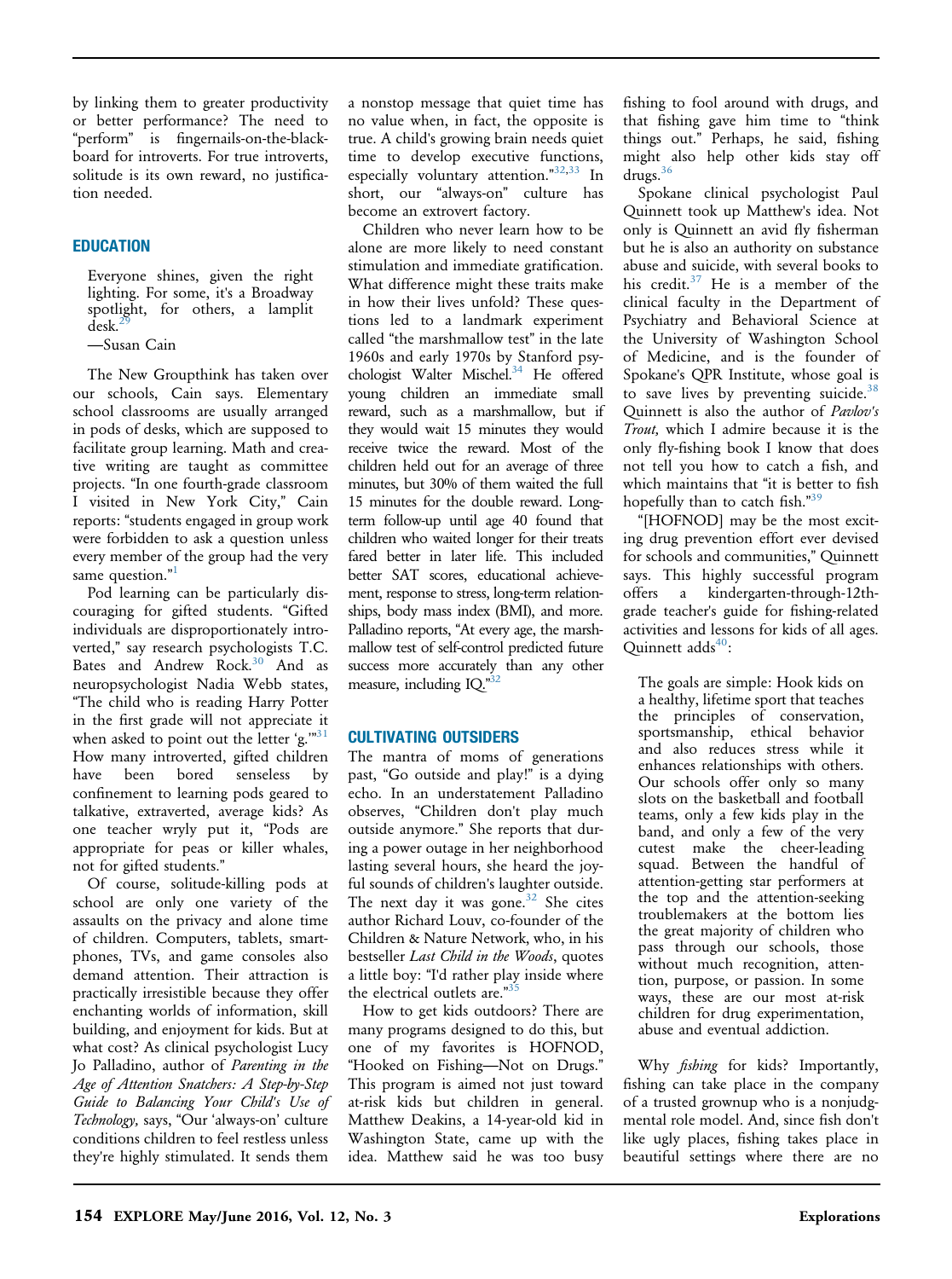electrical outlets. Fishing engages both body and mind. A rigorous hike may be required to reach a pristine, crystalline stream or lake. This effort can evoke an enormous sense of accomplishment, particularly for urban children. What follows the hike is an exercise in solitude while fishing, through which kids acquire comfort in being alone. This pause teaches patience and therefore delayed gratification. Fishing engages kids in wonder and mystery; because you cannot see very far below the water's surface, the imagination is activated. Fishing exposes children to the beauty, rhythms, and cycles of nature. Success in fishing is not automatic; some level of expertise is required especially for beginners, so that the failure to catch a fish introduces kids to humility and the need for improvement. Some of them will intuit that, with discipline, it might be possible to increase their skills indefinitely, which can launch them into a lifelong pursuit that never, however, achieves perfection another hallmark of mature learning. Fishing involves the frisson of hands-on contact with wild, riotously beautiful, nonhuman creatures. Catch-and-release often follows instinctively, which can be a channel for a youngster's respect for all living things. Some kids will learn the most important lesson about fishing—that actually catching a fish is a secondary consideration. There are endless additional nuances to fishing. As Quinnett says,  $38$ 

Fish don't care if you're talented or in a wheelchair or blind or skinny or fat or tall or short or even what color you are. Fishing can be instantly rewarding for any kid. Angling gives everyone a level playing field and an equal chance …. Catching a fish won't produce a high equal to ... crack cocaine, but the *process* by which you "hook" a kid on fishing involves something which drugs can never replace … a positive relationship with another human being. It is this relationship, not fishing per se, that can save a kid.

There are HOFNOD programs in around 20 states. $41$  The success of these programs proves they can compete with any digital gadget yet devised in attracting kids' attention and in getting them outdoors into the bedazzlement of nature.

Physically demanding activities are simply crucial for kids—not just for their growing bodies but for their growing minds as well. In a 2013 study of fourth- through eighth-graders in the Journal of Pediatrics, aerobic fitness predicted higher standardized scores in math and reading. $42$  And in a nationwide study of 5–18-year-old children diagnosed with attention problems, children exposed to natural settings after school and on weekends experienced a significant reduction of symptoms. Even walks in the park were associated with increased attention spans.<sup>[43](#page-8-0)</sup>

# TERRA-ISTS AND TERRA-ISM

#### terra: Latin; literally earth

In our extroverted, "always-on" culture, too many children have become divorced from the silent, out-of-sight, gradually unfolding processes of nature. Some of the resulting blind spots are alarming. Ask any urban child where food comes from, and they are likely to say the supermarket. In a recent survey in the United Kingdom, 36% of 16–23-year-olds did not know bacon comes from pigs; 1 in 20 thought we get cheese from them. In all, 40% failed to link milk with an image of a dairy cow, with 7% linking it to wheat. In all, 33% were unable to link eggs to the image of a hen. Overall 5% believed strawberries grow inside the fridge, while 6 thought they grow on trees. Over a quarter, 28%, had no idea that carrots grow underground, while 9% believed they grow on a bush. Out of 10, 6 admitted that they didn't know lettuce grows on the ground, while 78% didn't know broccoli grows on a plant.<sup>[44,45](#page-8-0)</sup>

Urban kids who are seldom encouraged to venture beyond asphalt or a city park, and whose attention is oriented to where the electrical outlets are, are unlikely to understand how the snow pack in remote mountain ranges impacts their water supply, or what a keystone species is. For them, the solution for a warmer world is likely to be better air conditioning. For too many children, "nature" is something that happens on slow-paced, boring television shows.

Those who become disconnected from nature as youngsters are less likely to become responsible citizens where environmental issues are concerned. We desperately need to educate our children in "terra-ism"—earth knowledge—and help them become "terraists"—earth lovers. For terra-ists, terraism is not just factual knowledge; it becomes internalized as a state of being, an ontological reality. Terra-ists know we cannot secede from the natural order, that we cannot fool Mother Nature. Terra-ists learn they are not observers of nature, but they are nature—environmentalist John Muir's realization that, "When we try to pick out anything by itself, we find it hitched to everything else in the Universe"—including ourselves. [46](#page-8-0)

John Muir (1838–1914) deserves a pause in our examination of introversion. He was an exemplary terra-ist, whose passionate writings helped people understand the importance of wilderness. It is said that he embraced all of nature, "from mosquitoes to mountains." [47](#page-8-0) Muir's earth wisdom —his terra-ism—was expressed as environmental activism. Muir saved Yosemite Valley in California and helped create the world's first national park system, which novelist–historian Wallace Stegner called "America's best idea."<sup>[48](#page-8-0)</sup> Influenced by Muir's vision, President Theodore Roosevelt created 5 national parks, 18 national monuments, 55 national bird sanctuaries and wildlife refuges, and 150 national forests during his terms in office.

Muir was a highly introverted individual who was comfortable with solitude. He built a small cabin on Yosemite Creek in which he lived alone for two years. He designed it so that a section of the stream flowed through a corner of the room, so he could always enjoy the sound of running water.<sup>[49](#page-8-0)</sup> On his hikes into the Yosemite backcountry, he traveled with "only a tin cup, a handful of tea, a loaf of bread, and a copy of Emerson," whose essays he read at night alone around his campfire under the stars. $50$ 

Muir was a brilliant advocate for the value of wild places, including their spiritual and transcendental qualities. Yet, he was no dreamy nature mystic, but was highly educated in science, especially in engineering, botany and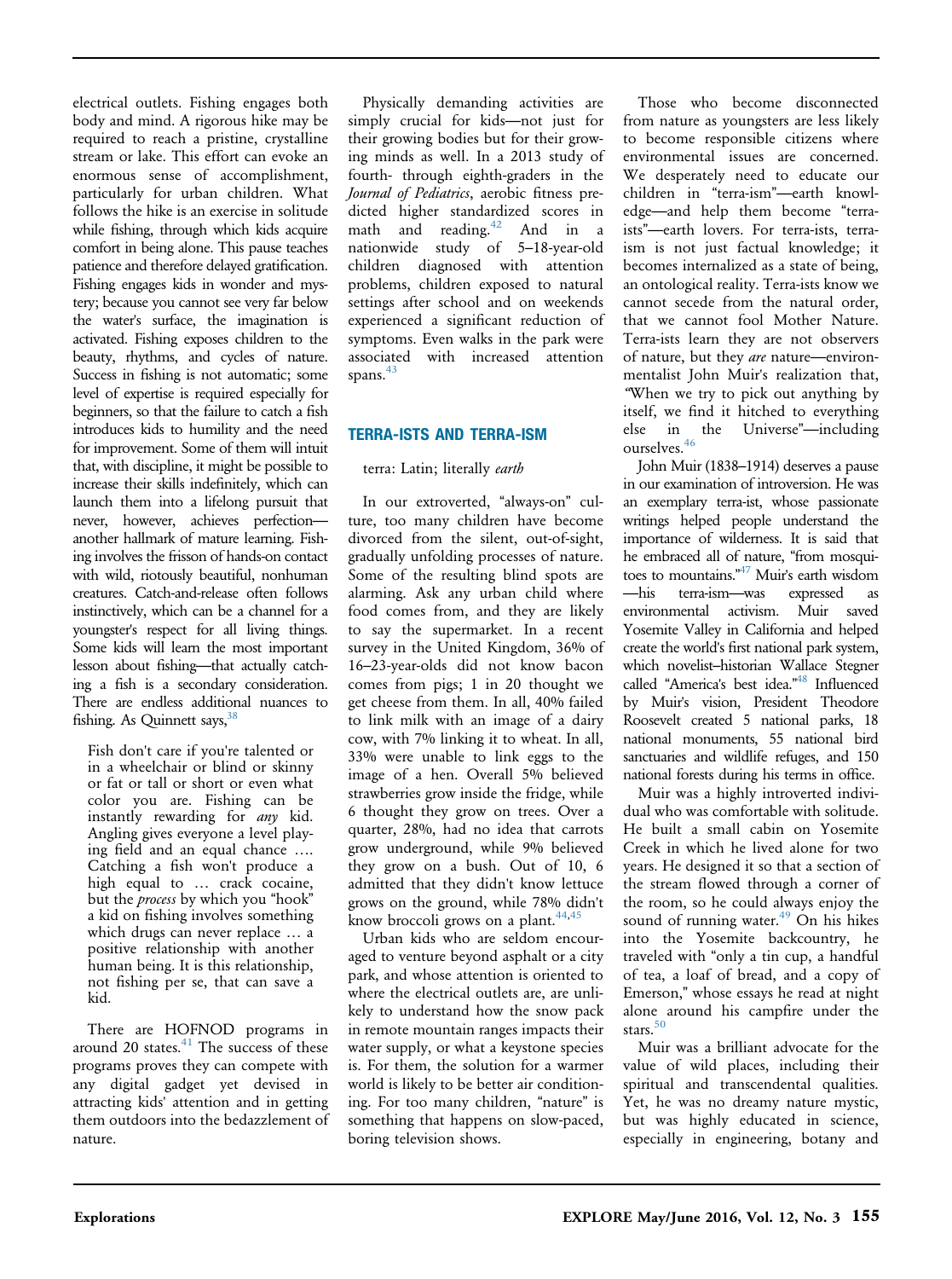geology. His activities became widely publicized and made him America's second best-known environmental celebrity after Thoreau, with whom he is often compared.

Ralph Waldo Emerson, whose writings Muir admired, once visited Yosemite with a number of academic friends from Boston and spent a day with Muir. Emerson offered him a teaching position at Harvard University, which Muir declined. He later wrote, "I never for a moment thought of giving up God's big show for a mere profship!"<sup>[51](#page-8-0)</sup>

Though an introvert who preferred solitude in remote places, Muir was hardly a hermit. He co-founded the Sierra Club in 1892 and served as its president for 22 years until his death. Muir moved in political circles with great effectiveness. The high point was when President Theodore Roosevelt accompanied Muir on three-day camping trip to Yosemite in 1903. The president asked Muir to show him the real Yosemite. They set off largely by themselves into the backcountry, talking around campfires late into the night. On the third night they experienced a snowstorm that left them with five inches of fresh snow. Muir's three days and nights with Roosevelt have been called "the most important camping trip in US history."<sup>[52](#page-8-0)</sup> It was an experience Roosevelt would never forget. Neither would the nation; Muir's influence on the president's subsequent environmental actions reverberates to the present day[.53,54](#page-8-0)

The Muir–Roosevelt collaboration shows how fruitful combined leadership can be—Muir the confirmed introvert, Theodore Roosevelt the supreme extrovert.

#### **WORSHIP**

He found that solitude was filled with the presence of God…. —Rainer Maria Rilke, Letters to a Young Poet

The biblical injunction "Be still, and know that I am God" (Psalm 46:10, KJV) has gone into hibernation, as the New Groupthink has radically transformed religious ritual. "Many mega-churches feature extracurricular groups organized around every conceivable activity, from parenting to skateboarding to real estate, and expect worshipers to join in," Cain says. "They also emphasize a theatrical style of worship—loving Jesus out loud, for all the congregation to see." Adam McHugh, an evangelical pastor and author of Introverts in the Church, told Cain, "Often the role of a pastor seems closer to that of church cruise director than to the traditional roles of spiritual friend and counselor."<sup>[1](#page-7-0)</sup>

Introverts often find these animated experiences excruciatingly enervating. For them, these boisterous rituals can feel practically blasphemous, a brazen rejection of Jesus's admonition, "But thou, when thou prayest, enter into thy closet, and when thou hast shut thy door, pray to thy Father which is in secret; and thy Father which seeth in secret shall reward thee openly" (Matthew 6:6, KJV). These energetic ceremonies have arisen at least in part because of extroverts' need for outward stimulation—including, it seems, during worship.<sup>55</sup>

# THE LONE GENIUS

A wise man once said nothing. —Proverb

How would our most creative individuals respond to these trends? Some no doubt would be horrified. "Without great solitude, no serious work is possible," said Pablo Picasso. Sir Isaac Newton, the founder of classical physics, would surely have agreed; he was one of the most famous introverts of the Western scientific tradition. Albert Einstein, perhaps the best-known scientist in history, was also anchored in the solitary mode: "The monotony and solitude of a quiet life stimulates the creative mind." [56](#page-8-0) Nikola Tesla, who vies with Thomas Edison as America's greatest inventor: "Originality thrives in seclusion free of outside influences beating upon us to cripple the creative mind. Be alone—that is the secret of invention: be alone, that is when ideas are born."<sup>[57](#page-8-0)</sup> Emily Dickinson, one of America's most beloved poets, lived a famously reclusive, introverted life. J.K. Rowling, a classic introvert, came up with the idea of Harry Potter on a crowded train between Manchester to London. She recalls, "I had been writing almost continuously since the age of six but I had never been so excited about an

idea before. To my immense frustration, I didn't have a pen that worked, and I was too shy to ask anybody if I could borrow one…." [58](#page-8-0) Moses, Jesus, and Buddha abandoned society, isolated themselves, and brought profound insights back to the community. Steve Wozniak, who unveiled his version of the computer to his friend Steve Jobs, offered this advice—"Most inventers and engineers I've met are like me … they live in their heads. They're almost like artists. In fact, the very best of them are artists. And artists work best alone …. I'm going to give you some advice that might be hard to take. That advice is: Work alone … Not on a committee. Not on a team."<sup>[1,](#page-7-0)[59](#page-8-0)</sup>

# INTROVERSION AND HEALTH

I would be healthier if everyone would stop telling me I'm not. —Jane Doe, an introverted research subject

The introversion–extroversion debate took a new turn in the first decade of the new century, as researchers began to correlate health outcomes with personality types.

In 2003, Margaret Kemeny and her colleagues at the UCLA Center for AIDS Research studied the effect of stress on viral replication in a group of 54 HIV-infected men, all of who were still in the early stages of the disease and in good health. Each possessed high Tcell counts with detectable levels of virus in the blood. The researchers put each subject through a series of lab tests to measure the response of their autonomic nervous system to stress, and gave them personality tests as well. After beginning antiretroviral drug therapy, the researchers tracked their viral loads and T-cell counts. "We found a strong linear relationship between personality and HIV replication rate in the body," the researchers said. "Shy people with high stress responses possessed higher viral loads." The antiretroviral drugs barely made a dent in the disease markers in the introverted subjects. In them, the HIV virus replicated 10 to 100 times faster as in other patients, and they continued to lose T-cells as well. The researchers speculated that these "treatment failures" were likely mediated by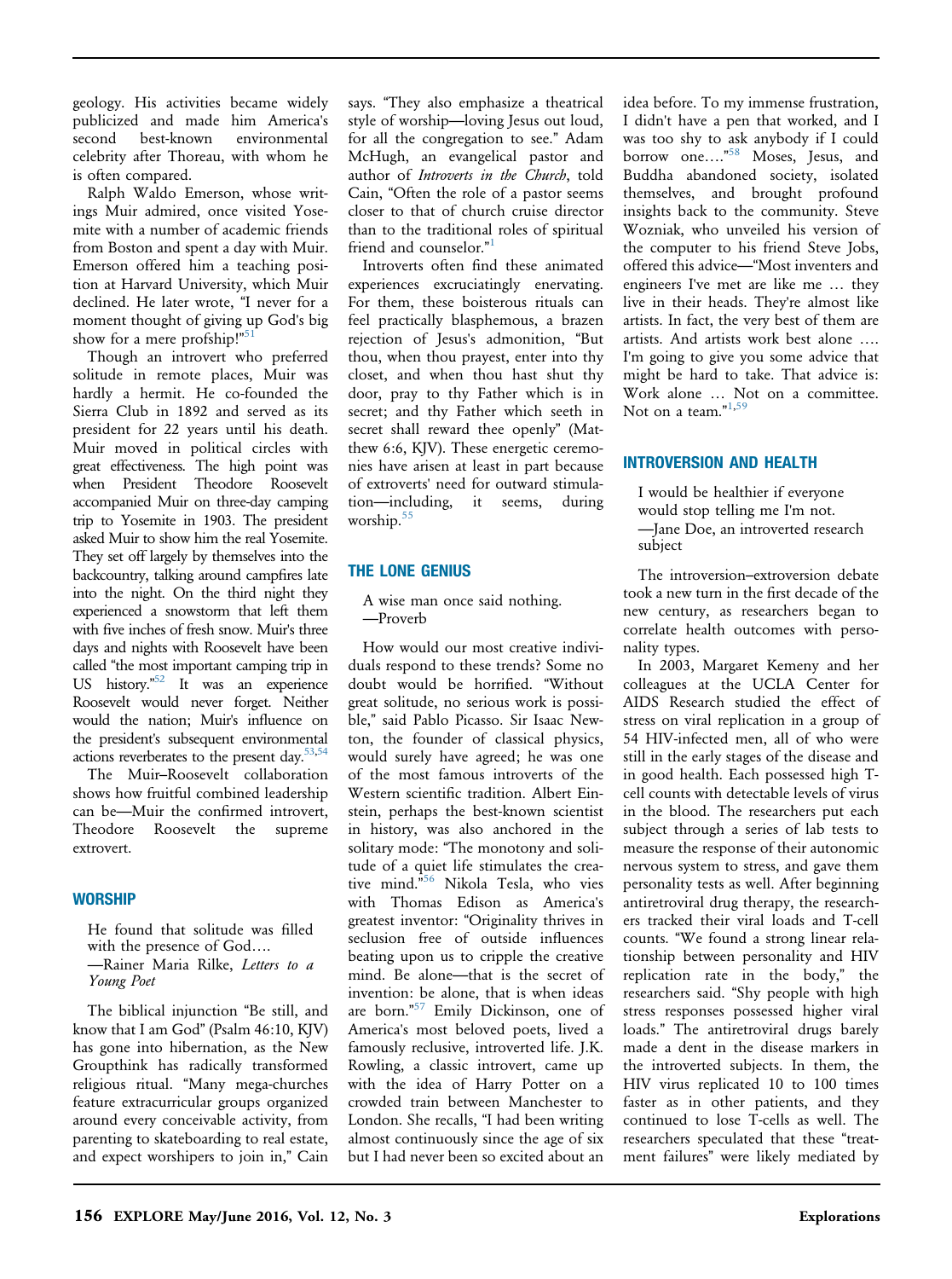high levels of epinephrine in their blood, as a consequence of their exaggerated stress responses.<sup>60,61</sup>

In 2014 a research team from the University of Nottingham found that certain characteristics of genes that control immunity were correlated with an individual's degree of extroversion and conscientiousness. (Conscientiousness is often equated with introversion, and impulsiveness with extroversion.<sup>62</sup>) The study included 121 ethnically diverse healthy adults, 86 females and 35 males, with an average age of 24. The subjects completed personality tests that assessed their levels of extroversion, neuroticism, openness, agreeableness, and conscientiousness. Blood samples were taken from each individual to analyze gene expression. The results indicated that extroversion was significantly associated with an increased expression of genes that mediate immunity, and that conscientiousness was linked to a reduced expression of these genes. The implication is that the immune system of extroverts may be superior to that of introverts and individuals who are conscientious. However, the researchers were appropriately restrained in their interpretation of these findings, saying, "We can't however, say which came first. Is this our biology determining our psychology or our psychology determining our biology?" [63](#page-9-0)

The blogosphere has not been as cautious. An example (one among many) is the article "The Health Risks of Failing to Cope with Introversion."<sup>[64](#page-9-0)</sup> As the title implies, introversion should be "coped with," like any other pathological condition, or health problems may follow. The article is a rap sheet on introversion. The author refers to evidence purporting to show that introverts are more prone to bipolar disorder and depression; that 74% of depressed people are introverts; that, because introverts tend to isolate themselves, they fail to speak up about their health problems and drift into a worse standard of care; that introverts may become depressed simply because they perceive that other people view them as odd and less outgoing than most people; that introverts have a greater susceptibility to alcoholism and drug addiction; and that a preponderance of people in methadone treatment programs are introverts. In fairness, this particular blogger appears genuinely concerned about introverts and offers helpful ways of "coping" with introversion, the subtext of which is to become more extroverted—"Maintain a large circle of friends, always consult a doctor when you feel under the weather and try not to stress too much about things and you will be able to lead a happy, fulfilling life. In order to get the most out of your career, you might also want to think about business coaching for introverts. That way, you will be able to achieve the highest level of success that you are capable of."

Similar articles such as "7 Tips To Make Networking Less Scary for Intro-verts"<sup>[65](#page-9-0)</sup> and "15 Tips for Introverts Who Struggle at Networking Events"<sup>[66](#page-9-0)</sup> are well-intended makeovers, but to introverts they can feel like the uninvited efforts of personality police, who are out of touch with the positive side of introversion as well as the negative side of extroversion. (Yes, there is a negative side!) For example, increasing extroversion raises the likelihood of hospitaliza-tion for accident or illness.<sup>[67](#page-9-0)</sup> Extroverts are more likely to become involved in criminal or antisocial behaviors,<sup>[68](#page-9-0)</sup> and they are more likely to get arrested.<sup>[69](#page-9-0)</sup>

I know of no introvert who would choose an extrovert as the arbiter of her worthiness, or as an authority on how to get fixed.

#### BRAINSTORMING

I think a lot, but don't say much. $70$ —Anne Frank

In 1953 Alex Faickney Osborn, a charismatic advertising executive, introduced the concept of brainstorming in his book Applied Imagination: Principles and Procedures of Creative Thinking. $71$ According to this technique, the answer for a specific problem can be reached by gathering a list of ideas spontaneously contributed by group members. Osborn maintained that groups almost always produce better ideas than individuals.

Brainstorming is an extroverted strategy par excellence, and it is in Cain's crosshairs. "Decades of research show that individuals almost always perform better than groups in both quality and quantity, " she states, "and group performance gets worse as the group size increases." Organizational psychologist Adrian Furnham agrees—"The evidence from science suggests that business people must be insane to use brainstorming groups. If you have talented and motivated people, they should be encouraged to work alone when creativity or efficiency is the highest priority."<sup>[72](#page-9-0)</sup> Even so, "Participants in brainstorming sessions usually believe that their group performed much better than it actually did," says Cain. Thus, "After all these years of evidence that conventional brainstorming groups don't work, they remain as popular as ever." [73](#page-9-0)

In order to understand why brainstorming fails, we must bear in mind the difference between introverts and extroverts. Most people in groups normally tend toward caution; they sit back and let others do the work. They also veer toward conformity, not wanting to go out on a limb or rock the boat. "They instinctively mimic others' opinions and lose sight of their own; and, often succumb to peer pressure," says Cain. Moreover, when introverts, who like to think first and talk later, are part of a brainstorming group, the ideas produced by the group come mainly from extroverted individuals, who tend to process their ideas by talking them out. One is reminded of Woody Allen's question to the loquacious Diane Keaton in Annie Hall—"Do you have no unuttered thoughts?" As a consequence of these dynamics, the ideas produced by brainstorming can largely be unfiltered, unprocessed, poorly thought out, and worthless. As Cain says,"There's zero correlation between being the best talker and having the best ideas."

Gregory Berns, a neuropsychiatrist at Emory University, offers further insight as to why brainstorming is of limited effectiveness.[74](#page-9-0) Berns finds that expressing ideas that run contrary to group consensus involves what he calls "the unpleasantness of standing alone." He and his colleagues performed fMRI brain scans on individuals in a discussion group. Conformists manifested functional changes in the brain's occipital-parietal network, while nonconformists who took a stance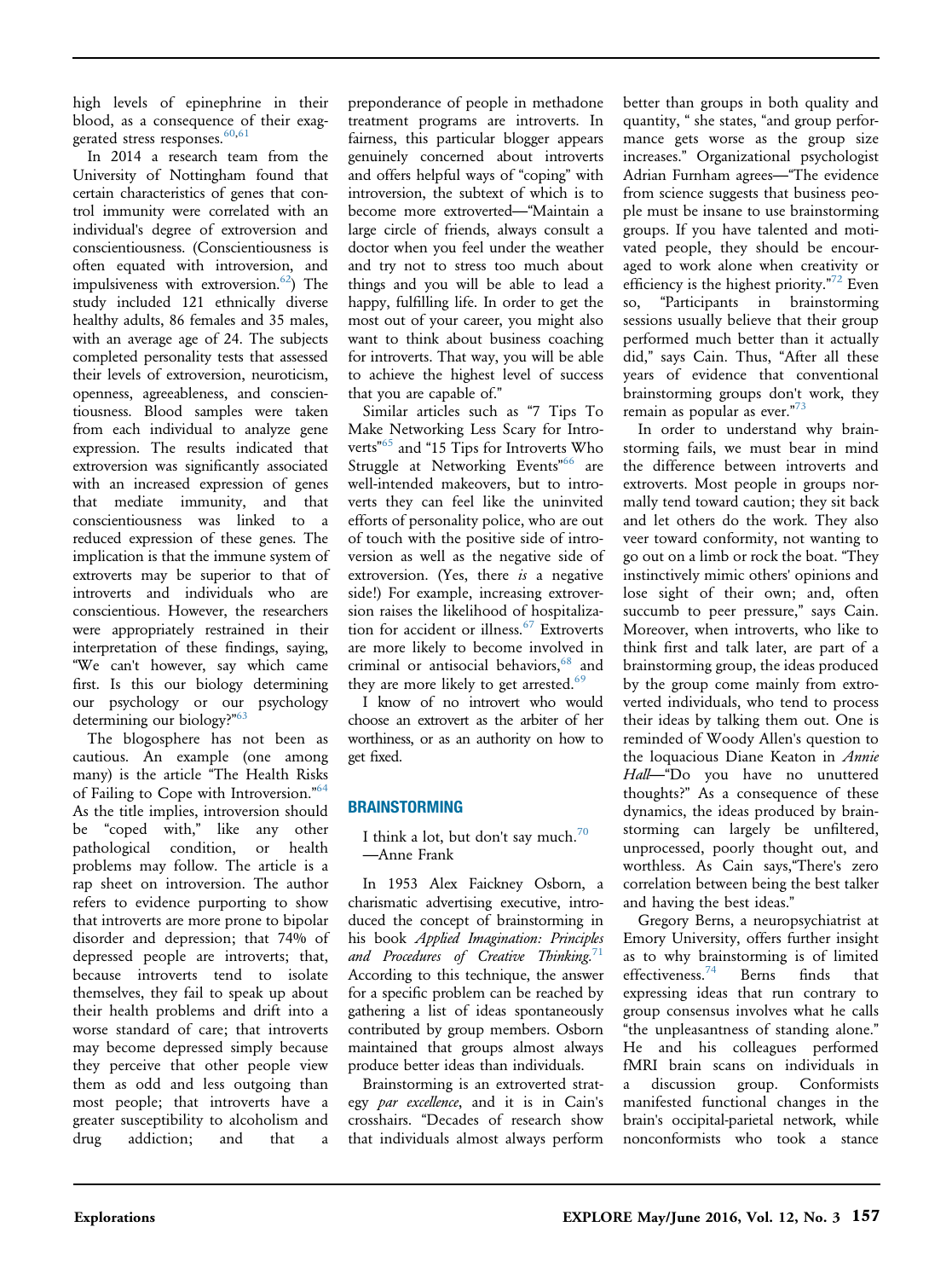<span id="page-7-0"></span>contrary to the group demonstrated activation of the amygdala, which is associated with psychological stress and the fear of rejection. Berns terms this "the pain of independence." Thus there appears to be a psycho-neurological price to pay for nonconformity in groups. In order to avoid this unpleasantness and pain, introverts often adopt a "duck and cover" strategy of silence when required to participate in group work.

Brainstorming is not all bad. Cain acknowledges, "The one important exception to this dismal record is electronic brainstorming where large groups outperform individuals; and the larger the group the better." This form of group interaction works for introverts because they can hide behind the screen. The screen protects; it mitigates "the unpleasantness of standing alone" and "the pain of independence." 1

#### ALONE AND TOGETHER

The highest form of love is to be the protector of another person's solitude.<sup>7</sup>

—Rainer Maria Rilke

Love is essential, gregariousness is optional.<sup>1</sup>

—Susan Cain

As Cain observes, an increasing amount of collaborative scientific work is being conducted by individuals distant from one another. Colleagues are increasingly likely to be across the country than down the hall. The barriers of time zones, national borders, nine-tofive workdays and even languages are dissolving as we stay in touch electronically with co-workers, supervisors, and clients. This revolution in the way groups interact—"alone and together" could be called "the revenge of the introvert," a way of escaping "the noise and gaze" of co-workers that weigh heavily on introverts when large numbers of workers are compelled to work in groups or in open-plan office  $\arctan$ arrangements. $^1$ 

As a result, Cain's disdained New Groupthink is being transformed, as workers are increasingly able to "disappear into personalized, private spaces when they want to be alone." But we should not force the pendulum of participation to swing entirely to the introverts' side; this would be equally problematic. The remedy for introverts is not to disenfranchise or marginalize extroverts. As in most things, balance is key. Cain—"Our schools should teach children to work with others, but also to work on their own for sustained periods of time. And we must recognize that introverts like Steve Wozniak need extra quiet and privacy to do their best work."<sup>1</sup>

Perhaps the most important lesson is that we simply acknowledge the rich variety of the psyche, including the fact that personality types are never pure states. We must not yield to the temptation to demean those who by nature are different from ourselves. This applies not just to race, gender, sexual preference, politics, age, culture, and religion, but also to the more subtle issue of personality types.

It is early days and we are still at school. A more advanced understanding of human psychology will surely reveal that introversion and extroversion are crude measures of human personality, and that they contain granular subdivisions and subtleties we can hardly imagine. $76$  As this realization proceeds, I can imagine that one day we will look back on our immature struggles with introversion and extraversion and smile.

#### **REFERENCES**

- 1. Cain S. The rise of the New Groupthink. Nytimes.com. Available at: [http://www.](http://www.nytimes.com/2012/01/15/opinion/sunday/the-rise-of-the-new-groupthink.html?_r=0) [nytimes.com/2012/01/15/opinion/sun](http://www.nytimes.com/2012/01/15/opinion/sunday/the-rise-of-the-new-groupthink.html?_r=0) [day/the-rise-of-the-new-groupthink.html?](http://www.nytimes.com/2012/01/15/opinion/sunday/the-rise-of-the-new-groupthink.html?_r=0) [\\_r](http://www.nytimes.com/2012/01/15/opinion/sunday/the-rise-of-the-new-groupthink.html?_r=0)=0. January 13, 2012. Accessed January 14, 2016.
- 2. Kahnweiler JB. [The Introverted Leader:](http://refhub.elsevier.com/S1550-8307(16)00037-9/sbref1) [Building on Your Quiet Strength.](http://refhub.elsevier.com/S1550-8307(16)00037-9/sbref1) San Fran[cisco, CA: Berrett-Koehler Publishers;](http://refhub.elsevier.com/S1550-8307(16)00037-9/sbref1) [2013:2.](http://refhub.elsevier.com/S1550-8307(16)00037-9/sbref1)
- 3. Bukowski C. Quoted in: Introvert spring. Introvertspring.com. [http://introvertspring.](http://introvertspring.com/top-100-introvert-quotes) [com/top-100-introvert-quotes](http://introvertspring.com/top-100-introvert-quotes). Accessed January 20, 2016.
- 4. Cain S. "Restorative niches": author Susan Cain on the need for "Quiet." Knowledge.wharton.upenn.edu. [http://](http://knowledge.wharton.upenn.edu/article/restorative-niches-author-susan-cain-on-the-need-for-quiet/) [knowledge.wharton.upenn.edu/article/](http://knowledge.wharton.upenn.edu/article/restorative-niches-author-susan-cain-on-the-need-for-quiet/) [restorative-niches-author-susan-cain-on](http://knowledge.wharton.upenn.edu/article/restorative-niches-author-susan-cain-on-the-need-for-quiet/)[the-need-for-quiet/](http://knowledge.wharton.upenn.edu/article/restorative-niches-author-susan-cain-on-the-need-for-quiet/). April 4, 2012. Accessed January 19, 2016.
- 5. Chung M. Quoted in: Introvert spring. Introvertspring.com. [http://introvertspring.](http://introvertspring.com/top-100-introvert-quotes) [com/top-100-introvert-quotes](http://introvertspring.com/top-100-introvert-quotes). Accessed January 20, 2016.
- 6. Personal Branding Consultant. Google Search. January 17, 2016.
- 7. Personal Life Coach. Google search. January 17, 2016.
- 8. Deresiewicz S. The end of solitude. Chronicle.com. [http://chronicle.com/arti](http://chronicle.com/article/The-End-of-Solitude/3708) [cle/The-End-of-Solitude/3708](http://chronicle.com/article/The-End-of-Solitude/3708). January 30, 2009. Accessed October 24, 2015.
- 9. Williams R. Why we need quiet, introverted leaders. Business.fancialpost.com. [http://busi](http://business.financialpost.com/executive/careers/why-we-need-quiet-introverted-leaders) ness.fi[nancialpost.com/executive/careers/](http://business.financialpost.com/executive/careers/why-we-need-quiet-introverted-leaders) [why-we-need-quiet-introverted-leaders](http://business.financialpost.com/executive/careers/why-we-need-quiet-introverted-leaders). June 4, 2012. Accessed January 13, 2016.
- 10. Grant A, Gino F, Hofmann DA. The hidden advantages of quiet bosses. Hbr.org. [https://hbr.org/2010/12/the-hid](https://hbr.org/2010/12/the-hidden-advantages-of-quiet-bosses) [den-advantages-of-quiet-bosses](https://hbr.org/2010/12/the-hidden-advantages-of-quiet-bosses). December 1, 2010. Accessed January 13, 2016.
- 11. Cain S. [Quiet: The Power of Introverts in a](http://refhub.elsevier.com/S1550-8307(16)00037-9/sbref2) [World That Can](http://refhub.elsevier.com/S1550-8307(16)00037-9/sbref2)'t Stop Talking. New York, [NY: Crown; 2012.](http://refhub.elsevier.com/S1550-8307(16)00037-9/sbref2)
- 12. Bjork. Quoted in: Introvert spring. Introvertspring.com. [http://introvertspring.com/](http://introvertspring.com/top-100-introvert-quotes) [top-100-introvert-quotes](http://introvertspring.com/top-100-introvert-quotes). Accessed January 20, 2016.
- 13. Burroughs WS. Quoted in: Introvert spring. Introvertspring.com. [http://intro](http://introvertspring.com/top-100-introvert-quotes) [vertspring.com/top-100-introvert-quotes](http://introvertspring.com/top-100-introvert-quotes). Accessed January 20, 2016.
- 14. Rettner R. Why extroverts could cause problems on a mission to Mars. News. discovery.com. [http://news.discovery.com/](http://news.discovery.com/space/private-spaceflight/why-extroverts-might-cause-problems-on-mission-to-mars-140613.htm) space/private-spacefl[ight/why-extroverts](http://news.discovery.com/space/private-spaceflight/why-extroverts-might-cause-problems-on-mission-to-mars-140613.htm)[might-cause-problems-on-mission-to](http://news.discovery.com/space/private-spaceflight/why-extroverts-might-cause-problems-on-mission-to-mars-140613.htm)[mars-140613.htm](http://news.discovery.com/space/private-spaceflight/why-extroverts-might-cause-problems-on-mission-to-mars-140613.htm). June 13, 2014. Accessed January 21, 2016.
- 15. Jung CG. Quoted in: Tartakovsky M. 7 persistent myths about introverts & extroverts. Psychcentral.com. [http://psychcentral.com/](http://psychcentral.com/blog/archives/2013/09/11/7-persistent-myths-about-introverts-extroverts/) [blog/archives/2013/09/11/7-persistent-myth](http://psychcentral.com/blog/archives/2013/09/11/7-persistent-myths-about-introverts-extroverts/) [s-about-introverts-extroverts/](http://psychcentral.com/blog/archives/2013/09/11/7-persistent-myths-about-introverts-extroverts/). 11 September, 2013. Accessed January 14, 2016.
- 16. Cain S. Quoted in: Cook G. The power of introverts: a manifesto for quiet brilliance. Interview With Susan Cain. Scientificamerican.com. [http://www.scienti](http://www.&!QJ;scientificamerican.com/article/the-power-of-introverts/)ficamerican. [com/article/the-power-of-introverts/.](http://www.&!QJ;scientificamerican.com/article/the-power-of-introverts/) January 24, 2012. Accessed January 16, 2016.
- 17. Helgoe L. [Introvert Power.](http://refhub.elsevier.com/S1550-8307(16)00037-9/sbref3) Chicago, IL: [Sourcebooks; 2013:189.](http://refhub.elsevier.com/S1550-8307(16)00037-9/sbref3)
- 18. Barron J. As office space shrinks, so does privacy for workers. Nytimes.com. [http://](http://www.nytimes.com/2015/02/23/nyregion/as-office-space-shrinks-so-does-privacy-for-workers.html) [www.nytimes.com/2015/02/23/nyre](http://www.nytimes.com/2015/02/23/nyregion/as-office-space-shrinks-so-does-privacy-for-workers.html) gion/as-offi[ce-space-shrinks-so-does-priva](http://www.nytimes.com/2015/02/23/nyregion/as-office-space-shrinks-so-does-privacy-for-workers.html) [cy-for-workers.html.](http://www.nytimes.com/2015/02/23/nyregion/as-office-space-shrinks-so-does-privacy-for-workers.html) February 22, 2015. Accessed January 14, 2016.
- 19. Dossey L. [Healing Words.](http://refhub.elsevier.com/S1550-8307(16)00037-9/sbref4) San Francisco, [CA: HarperSanFrancisco; 1993.](http://refhub.elsevier.com/S1550-8307(16)00037-9/sbref4)
- 20. Steinfels P. Conversations: Larry Dossey, MD; a doctor looks to science for proof of a spiritual realm. Nytimes.com. [http://](http://www.nytimes.com/1993/12/19/weekinreview/conversations-larry-dossey-md-doctor-looks-science-for-proof-spiritual-realm.html) [www.nytimes.com/1993/12/19/weekinre](http://www.nytimes.com/1993/12/19/weekinreview/conversations-larry-dossey-md-doctor-looks-science-for-proof-spiritual-realm.html) [view/conversations-larry-dossey-md-doctor](http://www.nytimes.com/1993/12/19/weekinreview/conversations-larry-dossey-md-doctor-looks-science-for-proof-spiritual-realm.html)[looks-science-for-proof-spiritual-realm.html.](http://www.nytimes.com/1993/12/19/weekinreview/conversations-larry-dossey-md-doctor-looks-science-for-proof-spiritual-realm.html) 19 December, 1993. Accessed January 19, 2016.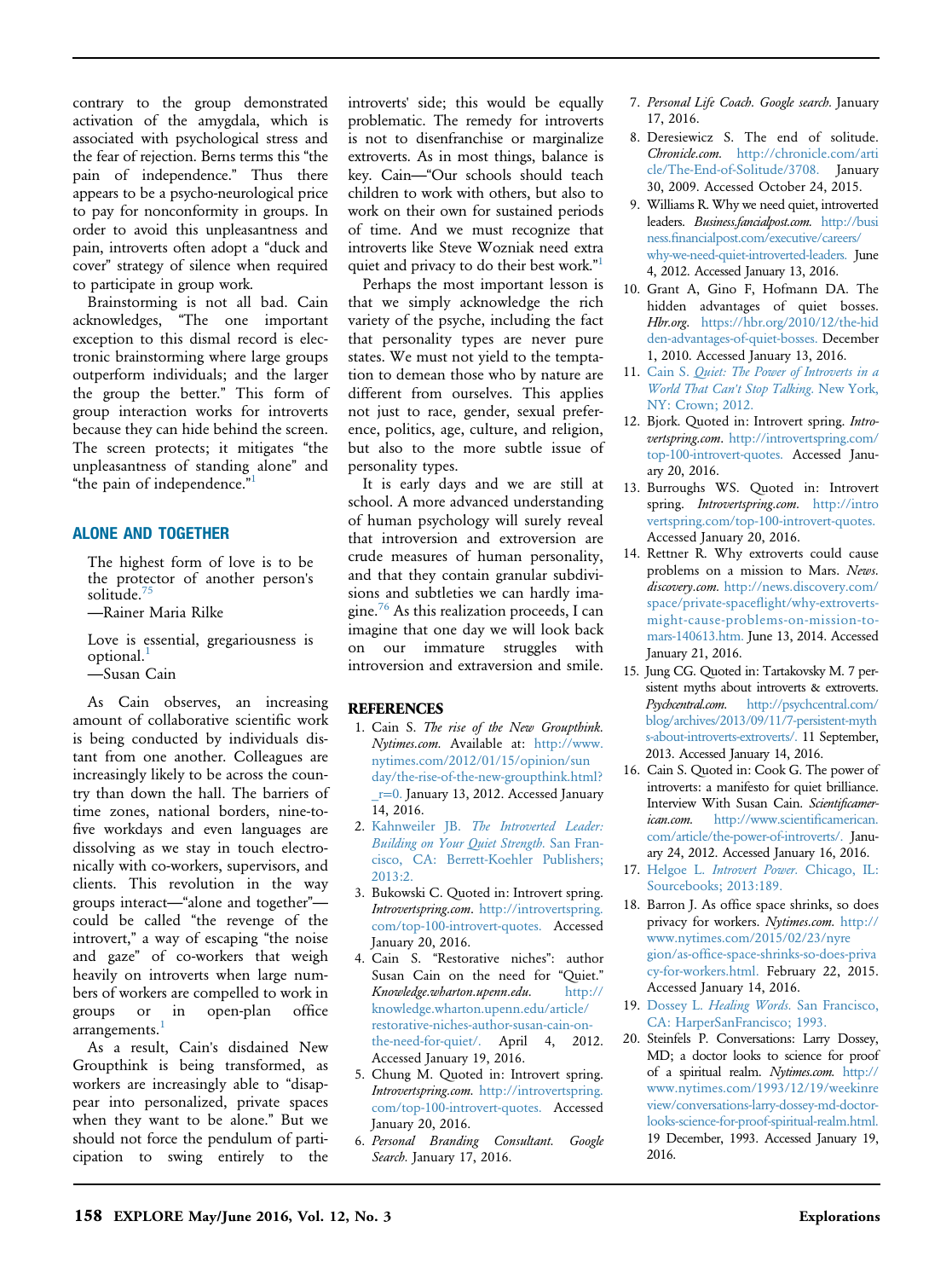- <span id="page-8-0"></span>21. [Bradberry T, Greaves J.](http://refhub.elsevier.com/S1550-8307(16)00037-9/sbref5) Emotional Intelli-gence 2.0. [San Diego, CA: TalentSmart;](http://refhub.elsevier.com/S1550-8307(16)00037-9/sbref5) [2009.](http://refhub.elsevier.com/S1550-8307(16)00037-9/sbref5)
- 22. Bradberry T. How being busy can make you less productive. Entrepreneur.com. [http://www.entrepreneur.com/article/](http://www.entrepreneur.com/article/254840) [254840](http://www.entrepreneur.com/article/254840). January 14, 2016. Accessed January 15, 2016.
- 23. [Davis MC, Leach DJ, Clegg CW. The](http://refhub.elsevier.com/S1550-8307(16)00037-9/sbref6) [physical environment of the of](http://refhub.elsevier.com/S1550-8307(16)00037-9/sbref6)fice: con[temporary and emerging issues.](http://refhub.elsevier.com/S1550-8307(16)00037-9/sbref6) Rev Ind Organ Psychol[. 2011;26\(1\):193](http://refhub.elsevier.com/S1550-8307(16)00037-9/sbref6)–235.
- 24. [Cain S. In: Kozak A, editor.](http://refhub.elsevier.com/S1550-8307(16)00037-9/sbref7) Quoted in: [The Everything Guide to the Introvert Edge.](http://refhub.elsevier.com/S1550-8307(16)00037-9/sbref7) [Avon, MA: Adams Media; 2013;136.](http://refhub.elsevier.com/S1550-8307(16)00037-9/sbref7)
- 25. Cain S. [Quiet: The Power of Introverts in a](http://refhub.elsevier.com/S1550-8307(16)00037-9/sbref8) [World That Can](http://refhub.elsevier.com/S1550-8307(16)00037-9/sbref8)'t Stop Talking. New York, [NY: Crown; 2012:85.](http://refhub.elsevier.com/S1550-8307(16)00037-9/sbref8)
- 26. Horvitz E. Quoted in: Bradberry T. How being busy can make you less productive. Entrepreneur.com. [http://www.entrepre](http://www.entrepreneur.com/article/254840) [neur.com/article/254840.](http://www.entrepreneur.com/article/254840) January 14, 2016. Accessed January 15, 2016.
- 27. Blanton K. Design it yourself: pleasing offices laid out by the workers who use them can be a big advantage when companies compete for talent. Boston. com. [http://www.boston.com/business/](http://www.boston.com/business/articles/2005/03/21/design_it_yourself/) [articles/2005/03/21/design\\_it\\_yourself/.](http://www.boston.com/business/articles/2005/03/21/design_it_yourself/) March 21, 2005. Accessed January 16, 2016.
- 28. [Berman MG, Jonides J, Kaplan S.](http://refhub.elsevier.com/S1550-8307(16)00037-9/sbref9) [The cognitive bene](http://refhub.elsevier.com/S1550-8307(16)00037-9/sbref9)fits of interacting with nature. Psychol Sci[. 2008;19\(12\):](http://refhub.elsevier.com/S1550-8307(16)00037-9/sbref9) 1207–[1212.](http://refhub.elsevier.com/S1550-8307(16)00037-9/sbref9)
- 29. Cain S. Quoted in: Rubin G. Everyone shines, given the right lighting. Forbes. com. [http://www.forbes.com/sites/](http://www.forbes.com/sites/gretchenrubin/2012/01/27/everyone-shines-given-the-right-lighting/#2715e4857a0b359fddbc57f3) [gretchenrubin/2012/01/27/everyone-shi](http://www.forbes.com/sites/gretchenrubin/2012/01/27/everyone-shines-given-the-right-lighting/#2715e4857a0b359fddbc57f3) nes-given-the- [right-lighting/](http://www.forbes.com/sites/gretchenrubin/2012/01/27/everyone-shines-given-the-right-lighting/#2715e4857a0b359fddbc57f3) [2715e4857a0b359fddbc57f3](http://www.forbes.com/sites/gretchenrubin/2012/01/27/everyone-shines-given-the-right-lighting/#2715e4857a0b359fddbc57f3). January 27, 2012. Accessed January 20, 2016.
- 30. [Bates TC, Rock A. Personality and infor](http://refhub.elsevier.com/S1550-8307(16)00037-9/sbref10)[mation processing speed: independent](http://refhub.elsevier.com/S1550-8307(16)00037-9/sbref10) infl[uences on intelligent performance.](http://refhub.elsevier.com/S1550-8307(16)00037-9/sbref10) Intelligence[. 2004;32\(1\):33](http://refhub.elsevier.com/S1550-8307(16)00037-9/sbref10)–46.
- 31. [Webb N. Neurophysiology of gifted](http://refhub.elsevier.com/S1550-8307(16)00037-9/sbref11) [children. In: Andrew Davis, editor.](http://refhub.elsevier.com/S1550-8307(16)00037-9/sbref11) Hand[book of Pediatric Neuropsychology.](http://refhub.elsevier.com/S1550-8307(16)00037-9/sbref11) New [York, NY: Springer; 2010;1085](http://refhub.elsevier.com/S1550-8307(16)00037-9/sbref11)–1093.
- 32. [Palladino LJ. Technology, attention, and](http://refhub.elsevier.com/S1550-8307(16)00037-9/sbref12) child's brain. [Light Conscious](http://refhub.elsevier.com/S1550-8307(16)00037-9/sbref12). 2016;28 [\(1\):26](http://refhub.elsevier.com/S1550-8307(16)00037-9/sbref12)–29.
- 33. Palladino LJ. [Parenting in the Age of](http://refhub.elsevier.com/S1550-8307(16)00037-9/sbref13) Attention Snatchers. [Boulder, CO: Shamb](http://refhub.elsevier.com/S1550-8307(16)00037-9/sbref13)[hala; 2015.](http://refhub.elsevier.com/S1550-8307(16)00037-9/sbref13)
- 34. Mischel W. [The Marshmallow Test: Mas](http://refhub.elsevier.com/S1550-8307(16)00037-9/sbref14)tering Self-Control. [New York, NY: Little,](http://refhub.elsevier.com/S1550-8307(16)00037-9/sbref14) [Brown and Company; 2014.](http://refhub.elsevier.com/S1550-8307(16)00037-9/sbref14)
- 35. Louv R. [Last Child in the Woods: Saving](http://refhub.elsevier.com/S1550-8307(16)00037-9/sbref15) [Our Children from Nature-De](http://refhub.elsevier.com/S1550-8307(16)00037-9/sbref15)ficit Disorder. [Chapel Hill, NC: Algonquin Books;](http://refhub.elsevier.com/S1550-8307(16)00037-9/sbref15) [2008.](http://refhub.elsevier.com/S1550-8307(16)00037-9/sbref15)
- 36. [Dossey L. Trout mind:](http://refhub.elsevier.com/S1550-8307(16)00037-9/sbref16) fishing and health. [Altern Ther Health Med](http://refhub.elsevier.com/S1550-8307(16)00037-9/sbref16). 1998;4 [\(4\):103](http://refhub.elsevier.com/S1550-8307(16)00037-9/sbref16)–111.
- 37. Quinnett P. Onsuicide.com. [http://onsui](http://onsuicide.com/author/pquinnett/) [cide.com/author/pquinnett/.](http://onsuicide.com/author/pquinnett/) Accessed January 24, 2016.
- 38. QPR Institute. QPRinstitute.come. [https://](https://www.qprinstitute.com/about-qpr) [www.qprinstitute.com/about-qpr](https://www.qprinstitute.com/about-qpr). Accessed January 24, 2016.
- 39. [Quinnett P.](http://refhub.elsevier.com/S1550-8307(16)00037-9/sbref17) Pavlov's Trout. Sandpoint, [Idaho: Keokee Publishing; 1994.](http://refhub.elsevier.com/S1550-8307(16)00037-9/sbref17)
- 40. [Quinnett P.](http://refhub.elsevier.com/S1550-8307(16)00037-9/sbref18) Pavlov's Trout. Sandpoint, [Idaho: Keokee Publishing; 1994;165](http://refhub.elsevier.com/S1550-8307(16)00037-9/sbref18)–174.
- 41. HOFNOD. www.futurefisherman.com. http://www.futurefi[sherman.org/f3pro](http://www.futurefisherman.org/f3programs/hooked-on-fishing-not-on-drugs-hofnod/hofnod-communities/) [grams/hooked-on-](http://www.futurefisherman.org/f3programs/hooked-on-fishing-not-on-drugs-hofnod/hofnod-communities/)fishing-not-on-drug [s-hofnod/hofnod-communities/](http://www.futurefisherman.org/f3programs/hooked-on-fishing-not-on-drugs-hofnod/hofnod-communities/). Accessed January 24, 2016.
- 42. Rauner RR, Walters RW, Avery M, Wanser TJ. Evidence that aerobic fitness is more salient than weight status in predicting standardized math and reading outcomes in fourth- through eighth-grade students. J Pediatr. 2013;163(2):344–348. [http://www.ncbi.nlm.nih.gov/pubmed/](http://www.ncbi.nlm.nih.gov/pubmed/23465408) [23465408](http://www.ncbi.nlm.nih.gov/pubmed/23465408). [Accessed January 24, 2016]
- 43. Kuo FE, Taylor AF. A potential natural treatment for attention-deficit/hyperactivity disorder: evidence from a national study. Am J Public Health. 2004;94 (9):1580–1586. [http://www.ncbi.nlm.](http://www.ncbi.nlm.nih.gov/pmc/articles/PMC1448497/) [nih.gov/pmc/articles/PMC1448497/](http://www.ncbi.nlm.nih.gov/pmc/articles/PMC1448497/). [Accessed January 24, 2016]
- 44. Where do milk, eggs and bacon come from? One in three youths don't know. Telegraph.co.uk. June 14, 2012. [http://](http://www.telegraph.co.uk/foodanddrink/foodanddrinknews/9330894/Where-do-milk-eggs-and-bacon-come-from-One-in-three-youths-dont-know.html) [www.telegraph.co.uk/foodanddrink/foo](http://www.telegraph.co.uk/foodanddrink/foodanddrinknews/9330894/Where-do-milk-eggs-and-bacon-come-from-One-in-three-youths-dont-know.html) [danddrinknews/9330894/Where-do](http://www.telegraph.co.uk/foodanddrink/foodanddrinknews/9330894/Where-do-milk-eggs-and-bacon-come-from-One-in-three-youths-dont-know.html)[milk-eggs-and-bacon-come-from-One-in](http://www.telegraph.co.uk/foodanddrink/foodanddrinknews/9330894/Where-do-milk-eggs-and-bacon-come-from-One-in-three-youths-dont-know.html)[three-youths-dont-know.html.](http://www.telegraph.co.uk/foodanddrink/foodanddrinknews/9330894/Where-do-milk-eggs-and-bacon-come-from-One-in-three-youths-dont-know.html) Accessed January 29, 2016.
- 45. Shocking food survey reveals a fifth of UK children don't know bacon comes from pigs. Mirror.co.uk. [http://www.mir](http://www.mirror.co.uk/news/uk-news/shocking-food-survey-reveals-fifth-5809798) [ror.co.uk/news/uk-news/shocking-food](http://www.mirror.co.uk/news/uk-news/shocking-food-survey-reveals-fifth-5809798)[survey-reveals-](http://www.mirror.co.uk/news/uk-news/shocking-food-survey-reveals-fifth-5809798)fifth-5809798. June 2, 2015. Accessed January 29, 2016.
- 46. Muir J. Sierracllub.org. [http://vault.sierra](http://vault.sierraclub.org/john_muir_exhibit/writings/misquotes.aspx) [club.org/john\\_muir\\_exhibit/writings/mis](http://vault.sierraclub.org/john_muir_exhibit/writings/misquotes.aspx) [quotes.aspx](http://vault.sierraclub.org/john_muir_exhibit/writings/misquotes.aspx). Accessed January 30, 2016.
- 47. Discover John Muir. Discoverjohnmuir. com. <http://discoverjohnmuir.com>. Accessed January 30, 2016.
- 48. Stegner W. Quoted in: Famous quotes concerning the national parks. Nps.gov. [http://www.nps.gov/parkhistory/hisnps/](http://www.nps.gov/parkhistory/hisnps/NPSThinking/famousquotes.htm) [NPSThinking/famousquotes.htm](http://www.nps.gov/parkhistory/hisnps/NPSThinking/famousquotes.htm). Accessed January 30, 2016.
- 49. Muir J. [Our National Parks.](http://refhub.elsevier.com/S1550-8307(16)00037-9/sbref21) Boston, MA: [Houghton Mif](http://refhub.elsevier.com/S1550-8307(16)00037-9/sbref21)flin; 1901;207.
- 50. John Muir: Scottish father of national parks. Stirlingselfcatering.co.uk. [http://](http://www.stirlingselfcatering.co.uk/blog/john-muir-scottish-national-parks/) [www.stirlingselfcatering.co.uk/blog/john-](http://www.stirlingselfcatering.co.uk/blog/john-muir-scottish-national-parks/)

[muir-scottish-national-parks/](http://www.stirlingselfcatering.co.uk/blog/john-muir-scottish-national-parks/). Accessed January 30, 2016.

- 51. Tallmadge J. [Meeting the Tree of Life: A](http://refhub.elsevier.com/S1550-8307(16)00037-9/sbref22) Teacher's Path. [Salt Lake City, UT: Uni](http://refhub.elsevier.com/S1550-8307(16)00037-9/sbref22)[versity of Utah Press; 1997;20](http://refhub.elsevier.com/S1550-8307(16)00037-9/sbref22)–53.
- 52. Freeman M. The most important camping trip in US history. Youtube.com. [https://www.youtube.com/watch?](https://www.youtube.com/watch?v=CrdC9BsTX4Y&feature=youtu.be) v=[CrdC9BsTX4Y&](https://www.youtube.com/watch?v=CrdC9BsTX4Y&feature=youtu.be)feature=[youtu.be.](https://www.youtube.com/watch?v=CrdC9BsTX4Y&feature=youtu.be) Accessed January 30, 2016.
- 53. Roosevelt Theodore. Vault.sierraclub.org. [http://vault.sierraclub.org/john\\_muir\\_ex](http://vault.sierraclub.org/john_muir_exhibit/people/roosevelt.aspx) [hibit/people/roosevelt.aspx](http://vault.sierraclub.org/john_muir_exhibit/people/roosevelt.aspx). Accessed January 30, 2016.
- 54. 100th Anniversary of President Theodore Roosevelt and Naturalist John Muir's visit at Yosemite National Park. National Park Service Press Release. May 15, 2003.
- 55. Kahnweiler JB. Quoted in: Tartakovsky M. 7 Persistent myths about introverts & extroverts. Psychcentral.com. [http://psy](http://psychcentral.com/blog/archives/2013/09/11/7-persistent-myths-about-introverts-extroverts/) [chcentral.com/blog/archives/2013/09/](http://psychcentral.com/blog/archives/2013/09/11/7-persistent-myths-about-introverts-extroverts/) [11/7-persistent-myths-about-introverts-ex](http://psychcentral.com/blog/archives/2013/09/11/7-persistent-myths-about-introverts-extroverts/) [troverts/](http://psychcentral.com/blog/archives/2013/09/11/7-persistent-myths-about-introverts-extroverts/). September 11, 2013. Accessed January 14, 2016.
- 56. Einstein A. Quoted in: Einstein Quotes. [http://www.einstein-quotes.com/Creativ](http://www.einstein-quotes.com/Creativity.html) [ity.html.](http://www.einstein-quotes.com/Creativity.html) Accessed January 20, 2016.
- 57. Tesla N. Quoted in: Introvert spring. Introvertspring.com. [http://introvertspring.](http://introvertspring.com/top-100-introvert-quotes) [com/top-100-introvert-quotes.](http://introvertspring.com/top-100-introvert-quotes) Accessed January 20, 2016.
- 58. Rowling JK. Quoted in: Rampton J. 23 of the Most Successful Introverts in History. Inc.com. [http://www.inc.com/john-ramp](http://www.inc.com/john-rampton/23-amazingly-successful-introverts-throughout-history.html) [ton/23-amazingly-successful-introverts](http://www.inc.com/john-rampton/23-amazingly-successful-introverts-throughout-history.html)[throughout-history.html](http://www.inc.com/john-rampton/23-amazingly-successful-introverts-throughout-history.html). July 20, 2015. Accessed January 20, 2016.
- 59. Wozniak S. Quoted in: Cain S. The rise of the new groupthink. nytimes.com. [http://www.nytimes.com/2012/01/15/](http://www.nytimes.com/2012/01/15/opinion/sunday/the-rise-of-the-new-groupthink.html?_r=0) [opinion/sunday/the-rise-of-the-new](http://www.nytimes.com/2012/01/15/opinion/sunday/the-rise-of-the-new-groupthink.html?_r=0)[groupthink.html?\\_r](http://www.nytimes.com/2012/01/15/opinion/sunday/the-rise-of-the-new-groupthink.html?_r=0)=0. January 13, 2012. Accessed January 14, 2016.
- 60. Schmidt E. Shyness can be deadly; ULA scientists identify how introverts' stress response increases their risk of disease,<br>including AIDS. newsroom.ucla.edu. newsroom.ucla.edu. [http://newsroom.ucla.edu/releases/Shy](http://newsroom.ucla.edu/releases/Shyness-Can-Be-Deadly-UCLA-scientists-4801) [ness-Can-Be-Deadly-UCLA-scien](http://newsroom.ucla.edu/releases/Shyness-Can-Be-Deadly-UCLA-scientists-4801) [tists-4801.](http://newsroom.ucla.edu/releases/Shyness-Can-Be-Deadly-UCLA-scientists-4801) December 15, 2003. Accessed January 16, 2016.
- 61. [Cole SW, Kemeny ME, Fahey JL, Zack](http://refhub.elsevier.com/S1550-8307(16)00037-9/sbref23) [JA, Naliboff BD. Psychological risk fac](http://refhub.elsevier.com/S1550-8307(16)00037-9/sbref23)[tors for HIV pathogenesis: mediation by](http://refhub.elsevier.com/S1550-8307(16)00037-9/sbref23) [the autonomic nervous system.](http://refhub.elsevier.com/S1550-8307(16)00037-9/sbref23) Biol Psychiatr[. 2003;54\(12\):1444](http://refhub.elsevier.com/S1550-8307(16)00037-9/sbref23)–1456.
- 62. Whitbourne SK. Why introverts can be great leaders. Psychologytoday.com. [https://www.psychologytoday.com/](https://www.psychologytoday.com/blog/fulfillment-any-age/201111/why-introverts-can-be-great-leaders) blog/fulfi[llment-any-age/201111/why-in](https://www.psychologytoday.com/blog/fulfillment-any-age/201111/why-introverts-can-be-great-leaders) [troverts-can-be-great-leaders](https://www.psychologytoday.com/blog/fulfillment-any-age/201111/why-introverts-can-be-great-leaders). November 8, 2011. Accessed January 18, 2016.